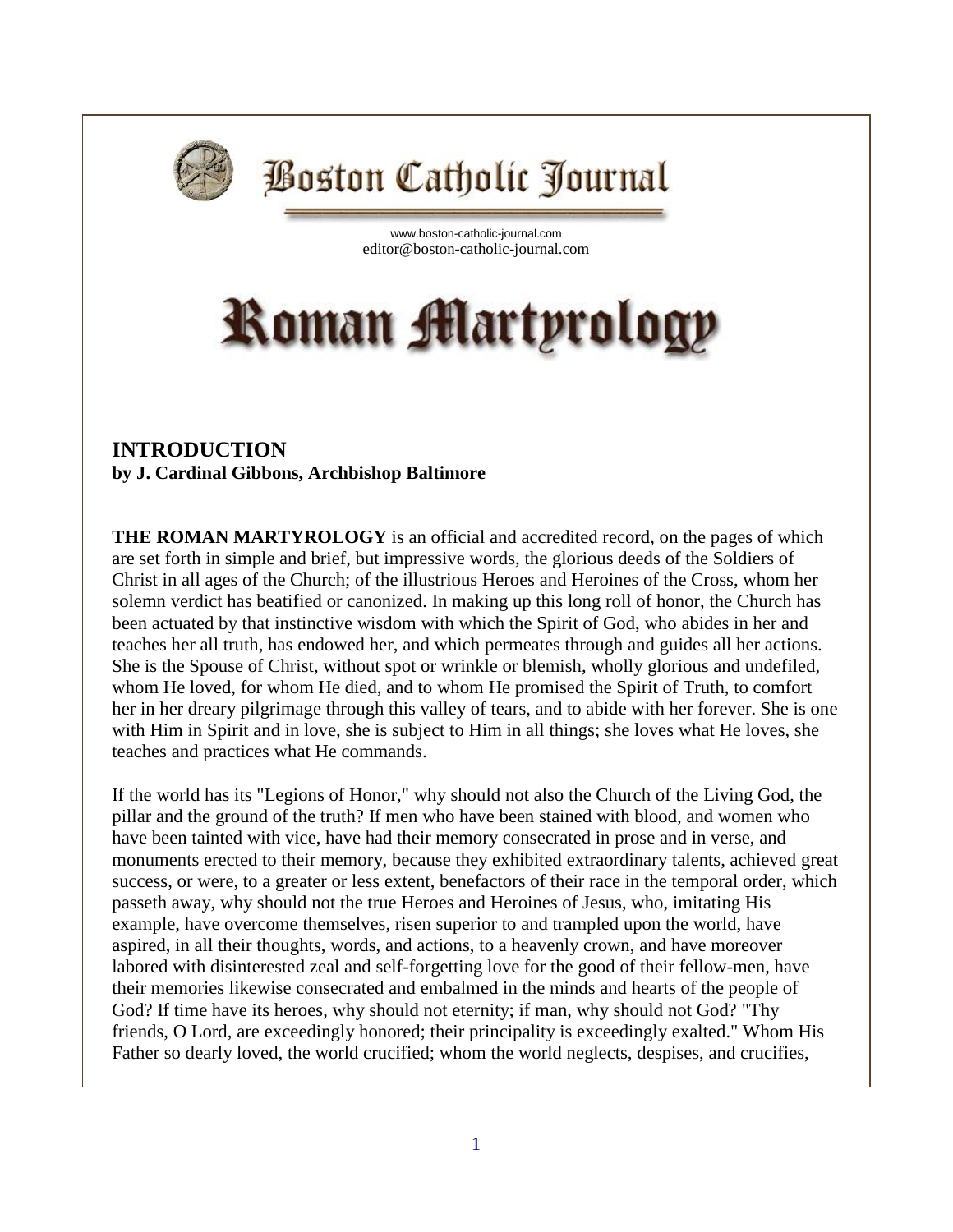God, through His Church, exceedingly honors and exalts. Their praises are sung forth, with jubilation of heart, in the Church of God for ages on ages.

The wisdom of the Church of God in honoring her Saints is equaled only by the great utility of the practice thus consecrated. The Saints are not merely heroes; they are models. Christ lived in them, and Christ yet speaks through them. They were the living temples of the Holy Ghost, in whose mortal bodies dwelt all the riches of His wisdom and grace. They were in life consecrated human exemplars of divine excellence and perfection. Their example still appeals to our minds and to our hearts, more eloquently even than did their words to the men of their own generation, while they were in the tabernacle of the flesh. Though dead, they still speak. Their relics are instinct with sanctity, and through them they continue to breathe forth the sweet odor of Christ. The immortality into which they have entered still lingers in their bones, and seems to breathe in their mortal remains. As many an ardent, spirit has been induced to rush to the cannon's mouth by reading the exploits of earthly heroes, so many a generous Christian soul has been fired with heavenly ardor, and been impelled to rush to the crown of martyrdom, by reading the lives and heroic achievements of the Saints and Martyrs of Christ. Example, in its silent appeal, is more potent in its influence on the human heart and conduct than are words in their most eloquent utterances.

The Church knows and feels all this, in the Spirit of God with whom she is replenished ; and hence she sets forth, with holy joy and exultant hope, her bright and ever-increasing Calendar of Sanctity of just men and women made perfect and rendered glorious, under her unearthly and sublime teachings. In reading this roll of consecrated holiness, our instinctive conclusion is, precisely that which the great soul of St. Augustine reached at the very crisis of his life, the moment of his conversion "If other men like me have attained to such sanctity, why not I? Shall the poor, the afflicted, the despised of the World, bear away the palm of victory, the crown of immortality, while I lie buried in my sloth and dead in my sins, and thus lose the brilliant and glorious mansion already prepared for me in heaven? Shall all the gifts, which God has lavished upon me, be ingloriously spent and foolishly wasted, in the petty contest for this world's evanescent honors and riches, while the poor and contemned lay up treasures in heaven, and secure the prize of immortal glory? Shall others be the friends of God, whom He delights to honor, while I alone remain His enemy, and an alien from His blessed Kingdom?"

It is a consoling evidence of progress in the spiritual life in this country to find the Martyrology here published, for the first time, in English, and thereby made accessible, in its rich treasures of Sanctity, to all classes of our population. It will prove highly edifying and useful, not only to the members of our numerous religious Communities of both sexes, but also to the laity generally. Every day has here its record of Sanctity; and there is scarcely a Christian, no matter how lowly or how much occupied, who may not be able to daily peruse, with faith and with great profit, the brief page of each day's models of Holiness. These belong to all classes and callings of life; from the throne to the hovel, from the Pontiff to the lowest cleric, from the philosopher to the peasant, from the busy walks of life to the dreary wastes of the desert.